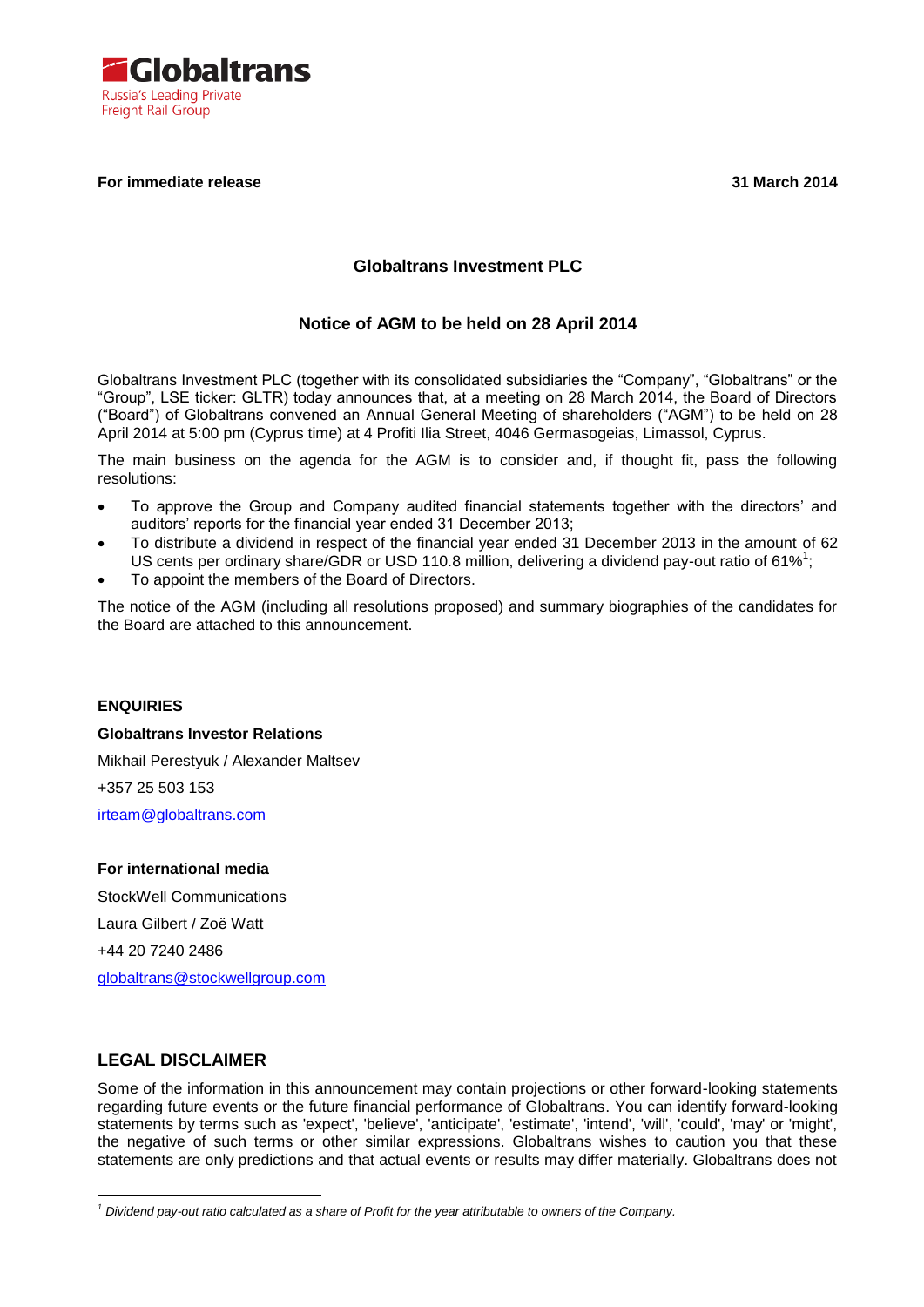intend to update these statements to reflect events and circumstances occurring after the date hereof or to reflect the occurrence of unanticipated events. Many factors could cause the actual results to differ materially from those contained in projections or forward-looking statements of Globaltrans, including, among others, general economic conditions, the competitive environment, risks associated with operating in Russia, rapid technological and market change in the industries Globaltrans operates in, as well as many other risks specifically related to Globaltrans and its operations.

-------------------------------------------------------------END--------------------------------------------------------------

# **NOTICE OF THE ANNUAL GENERAL MEETING AND RESOLUTIONS PROPOSED**

## **THIS DOCUMENT IS IMPORTANT AND REQUIRES YOUR IMMEDIATE ATTENTION**

NOTICE IS HEREBY GIVEN that Annual General Meeting of the shareholders of Globaltrans Investment PLC ("The Company") will be held at 4 Profiti Ilia Street, 4046 Germasogeias, Limassol, Cvprus on 28<sup>th</sup> of April 2014 at 5:00 p.m. (Cyprus time), to consider and, if thought fit, pass the following resolutions:

## **ORDINARY BUSINESS**

1. THAT the Group and Company audited financial statements together with the directors' and auditors' reports for the financial year ended 31 December 2013 be and are hereby approved.

2. THAT the distribution by the Company of a dividend in respect of the financial year ended 31 December 2013 in the amount of 62 US cents per ordinary share be and is hereby approved.

3. THAT PricewaterhouseCoopers Limited be re-appointed as auditors of the Company to hold office until the conclusion of the next general meeting at which the accounts are laid before the Company and that the remuneration of the auditors be determined by the Board of Directors of the Company.

4. THAT the authority of all members of the Board of Directors of the Company is terminated.

5. THAT Alexander Eliseev be appointed as a director of the Company until the conclusion of the annual general meeting of the shareholders of the Company, which will take place in 2015.

6. THAT Michael Zampelas be appointed as a director of the Company until the conclusion of the annual general meeting of the shareholders of the Company, which will take place in 2015 with an annual gross remuneration of USD 100 000 (one hundred thousand).

7. THAT George Papaioannou be appointed as a director of the Company until the conclusion of the annual general meeting of the shareholders of the Company, which will take place in 2015 with an annual gross remuneration of EUR 45 000 (forty five thousand).

8. THAT J. Carroll Colley be appointed as a director of the Company until the conclusion of the annual general meeting of the shareholders of the Company, which will take place in 2015 with an annual gross remuneration of USD 100 000 (one hundred thousand).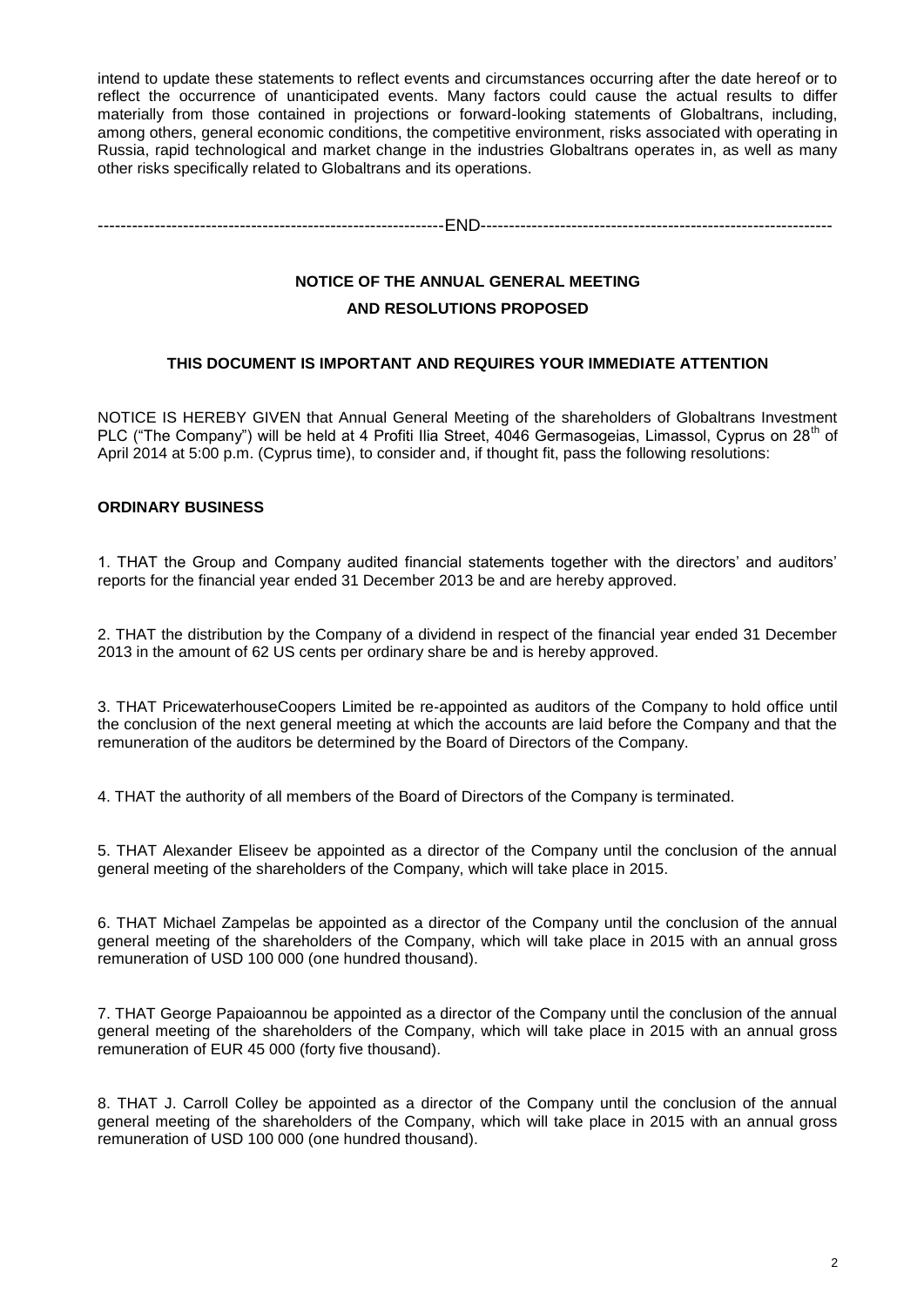9. THAT Johann Franz Durrer be appointed as a director of the Company until the conclusion of the annual general meeting of the shareholders of the Company, which will take place in 2015 with an annual gross remuneration of USD 150 000 (one hundred fifty thousand).

10. THAT Sergey Maltsev be appointed as a director of the Company until the conclusion of the annual general meeting of the shareholders of the Company, which will take place in 2015.

11. THAT Michael Thomaides be appointed as a director of the Company until the conclusion of the annual general meeting of the shareholders of the Company, which will take place in 2015.

12. THAT Elia Nicolaou be appointed as a director of the Company until the conclusion of the annual general meeting of the shareholders of the Company, which will take place in 2015 with an annual gross remuneration of EUR 1 500 (one thousand five hundred).

13. THAT Konstantin Shirokov be appointed as a director of the Company until the conclusion of the annual general meeting of the shareholders of the Company, which will take place in 2015.

14. THAT Andrey Gomon be appointed as a director of the Company until the conclusion of the annual general meeting of the shareholders of the Company, which will take place in 2015.

15. THAT Alexander Storozhev be appointed as a director of the Company until the conclusion of the annual general meeting of the shareholders of the Company, which will take place in 2015.

16. THAT Alexander Tarasov be appointed as a director of the Company until the conclusion of the annual general meeting of the shareholders of the Company, which will take place in 2015.

17. THAT Marios Tofaros be appointed as a director of the Company until the conclusion of the annual general meeting of the shareholders of the Company, which will take place in 2015 with an annual gross remuneration of EUR 1 000 (one thousand).

18. THAT Sergey Tolmachev be appointed as a director of the Company until the conclusion of the annual general meeting of the shareholders of the Company, which will take place in 2015.

19. THAT Melina Pyrgou be appointed as a director of the Company until the conclusion of the annual general meeting of the shareholders of the Company, which will take place in 2015.

By order of the Board of Directors

......................................

Elia Nicolaou **Secretary** Registered office: Omirou 20, Agios Nikolaos 3095 Limassol, Cyprus 28 March 2014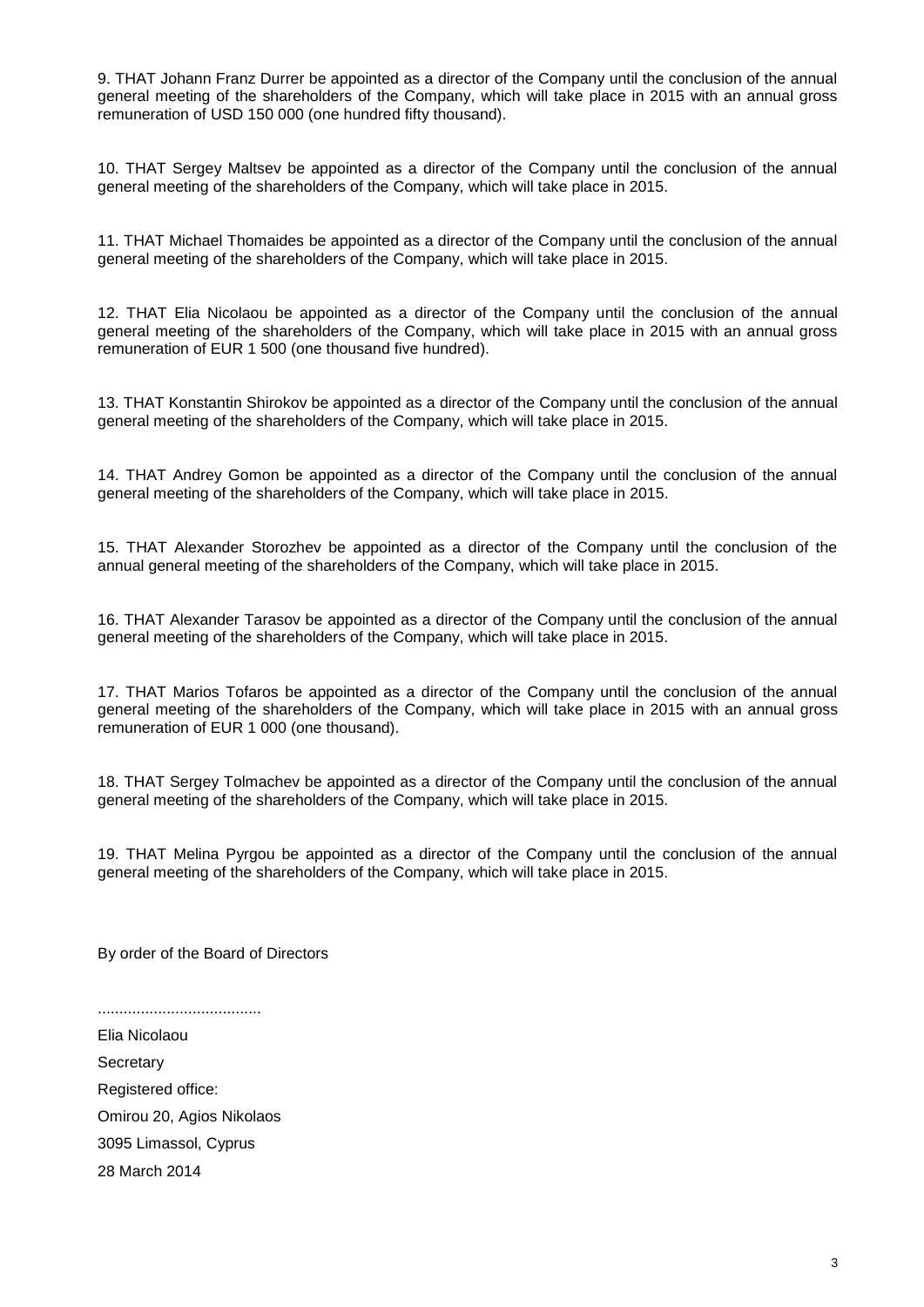#### Notes:

Every member entitled to attend and vote at the above mentioned general meeting is entitled to appoint a proxy to attend and vote on his/her behalf. Such proxy need not be a member of the Company. To be valid, the relevant instrument appointing a proxy must be in the form attached to this notice of a general meeting and if applicable the power of attorney or other authority if any under which it is signed or a notarially certified copy of that power or authority shall be delivered at the registered office of the Company, at Omirou 20, Agios Nikolaos, 3095 Limassol, Cyprus, not later than 48 hours before the time for holding the general meeting.

Appendix 1

#### **Proxy Form**

#### **To: Globaltrans Investment Plc (the "Company")**

I/We ............... of ................ being a member/members of the Company hereby appoint ............. of ........................... or failing him .......................... of ......................... as my/our proxy to vote for me/us or on my/our behalf at the General Meeting of the Company, to be held on 28 April 2014 and at any adjournment thereof.

Signed:…………………………………………

Name:…………………………………………..

Date: …………………………………….

Notes to Form of Proxy:

1. The Form of Proxy shall be in writing under the hand of the appointer or of his attorney duly authorised in writing, or if the appointer is a corporation, either under seal or under the hand of an officer or attorney duly authorised. A proxy need not be a member of the Company.

2. To be valid, this Form of Proxy and if applicable the power of attorney or other authority if any under which it is signed or a notarially certified copy of that power or authority must be delivered at the registered office of the Company, at Omirou 20, Agios Nikolaos, 3095 Limassol, Cyprus, not later than 48 hours before the time for holding the general meeting.

3. In the case of joint holders the vote of the senior who tenders a vote, whether in person or by proxy, shall be accepted to the exclusion of the votes of the other joint holders; and for this purpose seniority shall be determined by the order in which the names stand in the Register of Members.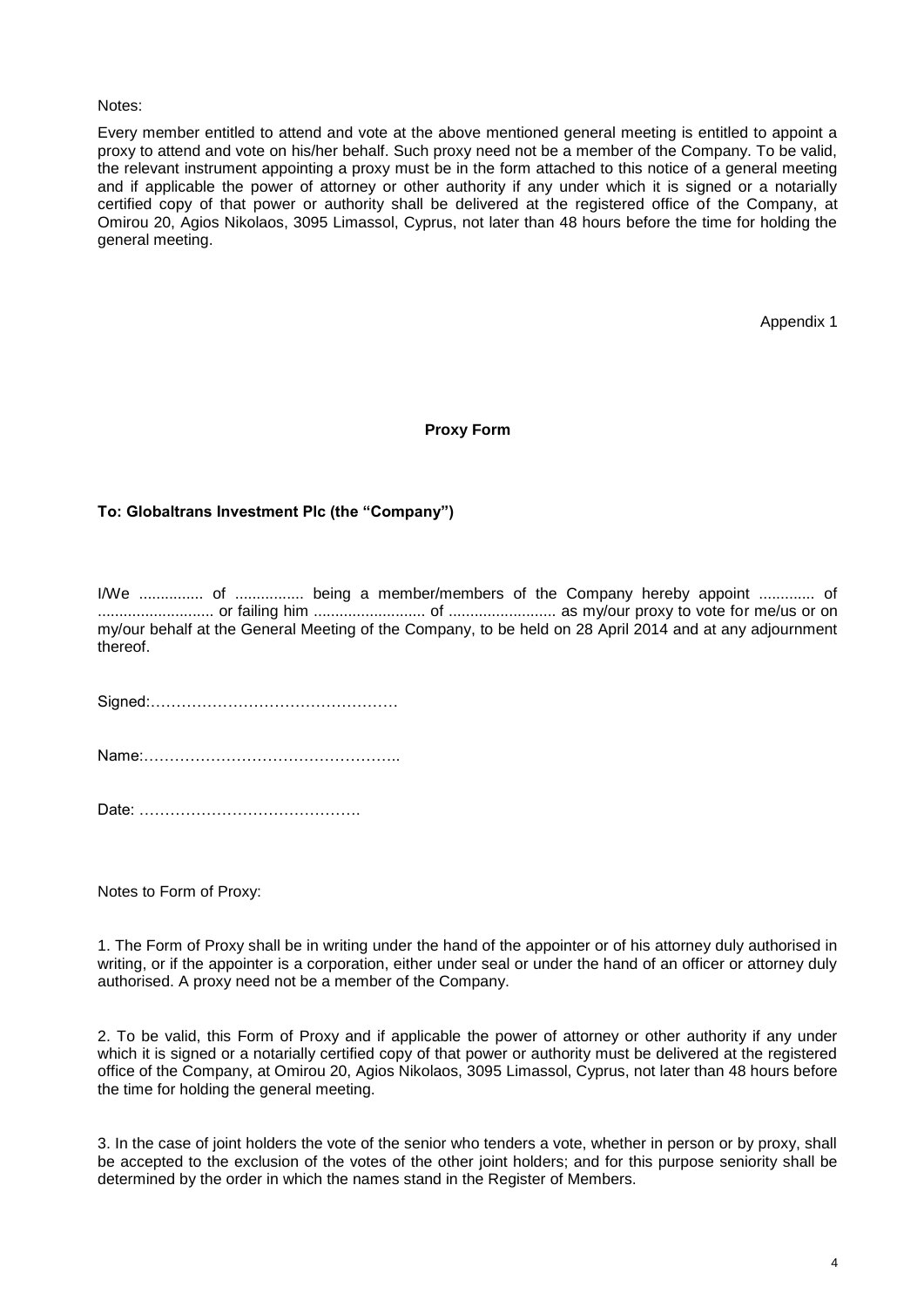## **Brief biographies of the candidates for the Board of Directors**

*(in alphabetical order)*

## **J. Carroll Colley**

J. Carroll Colley was appointed to the board in April 2013 as an Independent Non-Executive Director. He is Chairman of the Audit Committee. Mr. Colley has extensive experience in international trade and risk management within both the public and private sector. Currently he is the Director of the Washington, DC branch of the Eurasia Group, a global political risk consulting company. From 2007 to 2010 Mr. Colley, who is fluent in Russian, was Russia country manager at Noble Resources SA, a global leader in supply chain management of strategic raw materials. Prior to that, Mr. Colley held a variety of positions in the public sector in the U.S., including as deputy director at the U.S. Department of Commerce, International Trade Administration, Office of Intellectual Property Rights in Washington, DC. Mr. Colley also worked for Linkful Ltd and Noble Resources SA in Moscow from 1992 to 1999. He holds an M.A. in History and a B.A. in International Affairs and Russian Studies from the University of Virginia.

## **Johann Franz Durrer**

Dr. Johann Franz Durrer was appointed to the board in March 2008 as an Independent Non-Executive Director. He is Chairman of the Remuneration and Nomination Committees. Dr. Durrer started his career in 1957 with the Union Bank of Switzerland. In 1970, Dr. Durrer founded Fidura Treuhand AG, which provides book-keeping, auditing and financial services. He is a Board member of the transport company IMT-Dienst AG and is also an Executive Board member of several privately-held companies. He graduated from the University of Zurich with a doctorate in Economics and is a member of the Swiss Fiduciary Association.

#### **Alexander Eliseev**

Alexander Eliseev joined the board in March 2008 and serves as a Non-Executive Director. Mr. Eliseev cofounded Globaltrans and has been actively involved in reforming the Russian rail market and introducing market-based principles in rail transportation. Mr. Eliseev has spent more than 15 years working in senior management positions, mostly in the rail sector. He is also the Chairman of the Boards of the New Forwarding Company, Sevtekhnotrans, Steeltrans, BaltTransServis and Ferrotrans, which are subsidiaries of Globaltrans. He graduated from the Second Moscow Medical Institute, Russian State Medical University where he studied Biophysics.

## **Andrey Gomon**

Andrey Gomon was appointed to the board in April 2013 as a Non-Executive Director. He has more than 10 years of management experience in the railway industry. From 2006 to 2012 he was the CEO of Transoil, successfully managing the operations of one of the largest oil transportation companies in Russia. Prior to that, he was CFO of Transoil from 2003 to 2006. Mr. Gomon graduated from St. Petersburg State University with a degree in Economics in 1999 and obtained an MBA from INSEAD in 2002. Mr. Gomon is also a member of the boards of the New Forwarding Company, Sevtekhnotrans, Steeltrans, BaltTransServis and Ferrotrans, which are subsidiaries of Globaltrans.

## **Michael Thomaides**

Mr. Thomaides previously served as a director at Globaltrans from 2004 until 2008. He serves as a member of the Board of Directors of Global Ports Investments PLC, a Russia's leading container port operator. He has also been a director at Leverret Holding Ltd (Cyprus) since 2007. Mr. Thomaides graduated with Honours from the London Southbank University, and has a Bachelor of Science Degree in consumer product management. He is a member of the Cyprus Chamber of Commerce.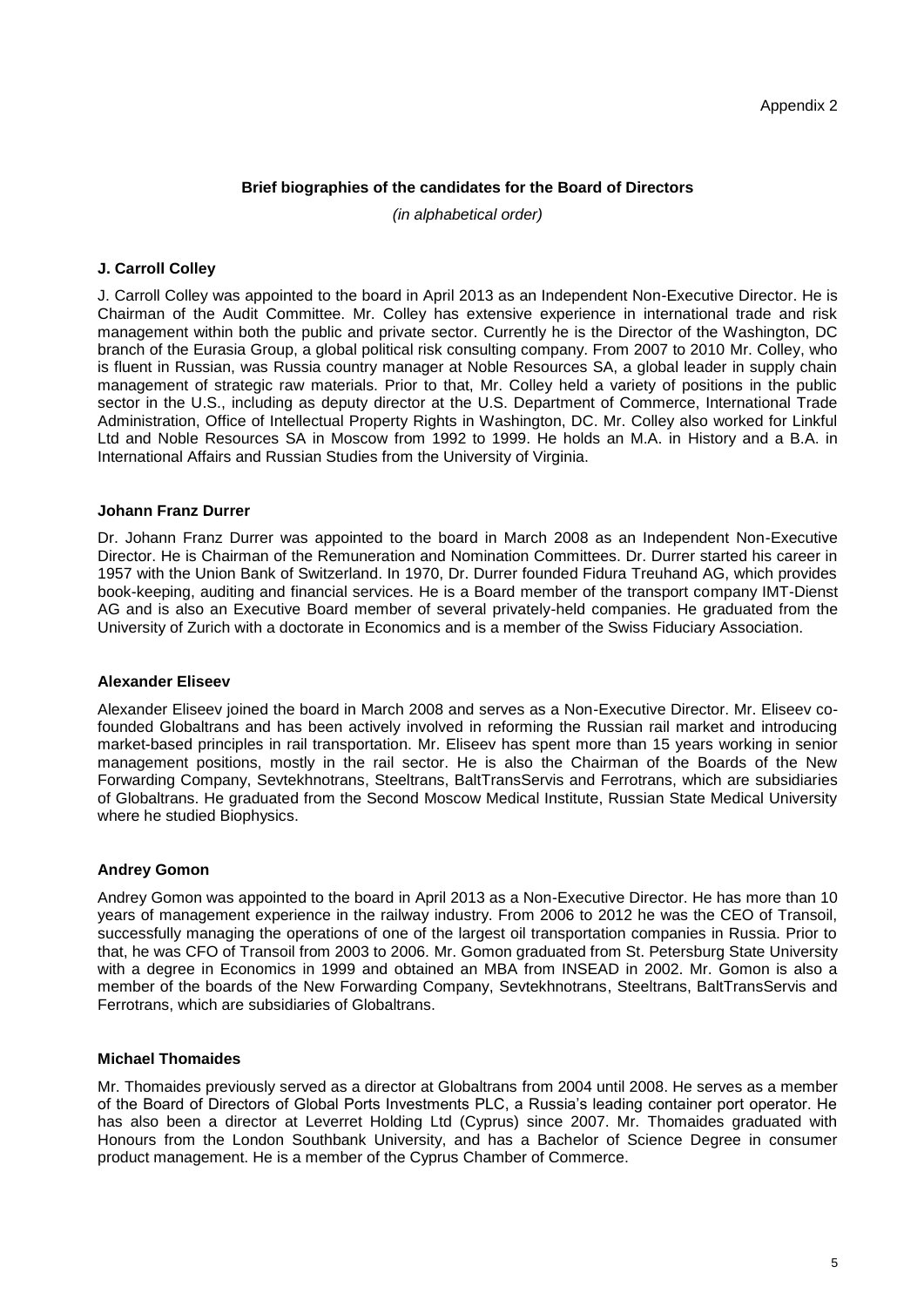#### **Sergey Maltsev**

Sergey Maltsev has served as CEO and executive member of the board of Globaltrans since 2008. Mr. Maltsev co-founded Globaltrans and has been instrumental in the development of the private rail freight market in Russia. Mr. Maltsev is a third-generation railwayman and has spent more than 25 years working in the rail sector. He has been recognised for his contribution to the development of the rail industry by being named an "Honoured Railwayman of Russia". Mr. Maltsev has served as the Chairman of the presidium of the nonprofit partnership "Council of Railway Operators' Market". He graduated from the Leningrad Frunze Higher School of Railway Forces and Military Communications where he obtained a degree as a railway operations engineer.

#### **Elia Nicolaou**

Elia Nicolaou joined the board in March 2008 and serves as Non-Executive Director. Ms. Nicolaou is the Company Secretary and a member of the Audit Committee. Ms. Nicolaou has extensive experience in commercial and corporate law. She is currently the Managing Director of Amicorp (Cyprus) Ltd. Previously she was Head of the Corporate Legal Department at Polakis Sarris LLC and a lawyer at C. Patsalides LLC. She sits on various boards of the Cyprus Chamber of Commerce. Ms. Nicolaou gained an LLB in Law from the University of Nottingham in the UK before gaining an LLM in Commercial and Corporate Law from University College London. She has an MBA from the Cyprus International Institute of Management.

#### **George Papaioannou**

George Papaioannou was appointed to the board in April 2013 as an Independent Non-Executive Director. Mr. Papaioannou is a qualified Chartered Accountant. He serves as a member of the Audit Committee of Globaltrans. He is a member of the Institute of Chartered Accountants in England and Wales. He has more than 15 years of experience in financial reporting, risk management, audit, financial performance analysis and taxation. From 2002 to 2004 he has worked at Grant Thornton audit firm based in Cyprus. Prior to that he was an audit manager at PricewaterhouseCoopers. He holds a degree in Accounting and Financial Management from the University of Essex.

#### **Melina Pyrgou**

Melina Pyrgou is a barrister and director at Pyrgou Law Firm, a Cyprus-based corporate law practice servicing international clients. She was appointed to the board in April 2013 as a Non-Executive Director. Melina Pyrgou has more than 20 years of experience in the field of corporate law and litigation. In 2007 she joined PricewaterhouseCoopers in Nicosia Cyprus as director with the aim of creating a legal department for the firm. Previous to that she was a Partner at Kinanis – Pyrgou and Co., where she headed the Litigation department. From 1991 to 1994 she was an Associate at G. Colokassides and Co. and Lellos Demetriades and Co, with her main focus on litigation. Ms. Pyrgou won a Scholarship from the University of Geneva, Switzerland, where she received a Diploma in Environmental Law. She holds a degree of Bachelor of Social Sciences in Law and Sociology from the University of Keele.

#### **Konstantin Shirokov**

Konstantin Shirokov was appointed to the board in March 2008 as an Executive Director. Mr. Shirokov is the Head of the Internal Audit function of the Company.

Mr. Shirokov has more than ten years of management experience in a number of major companies. Prior to joining Globaltrans, Mr. Shirokov worked in senior finance roles at Mechel and worked as an economist at Glencore International. He is also a non-executive member of the Board of Directors of Global Ports Investments PLC and a member of its Audit and Risk Committee. Mr. Shirokov graduated from the Finance Academy under the Government of the Russian Federation. He also studied Business Management at Oxford Brookes University Business School in the UK.

#### **Alexander Storozhev**

Mr. Storozhev has joined the board in April 2013 as an Executive Director. He has worked in senior management positions of the railway sector for over 20 years. He joined the Group as director for transport in Sevtekhnotrans, a subsidiary of Globaltrans, in 2003. His main responsibility is the procurement of new rolling stock for the Group. He was the driving force behind the successful implementation of the Group's capital investment programs. In 2008 he was appointed to the boards of directors of the New Forwarding